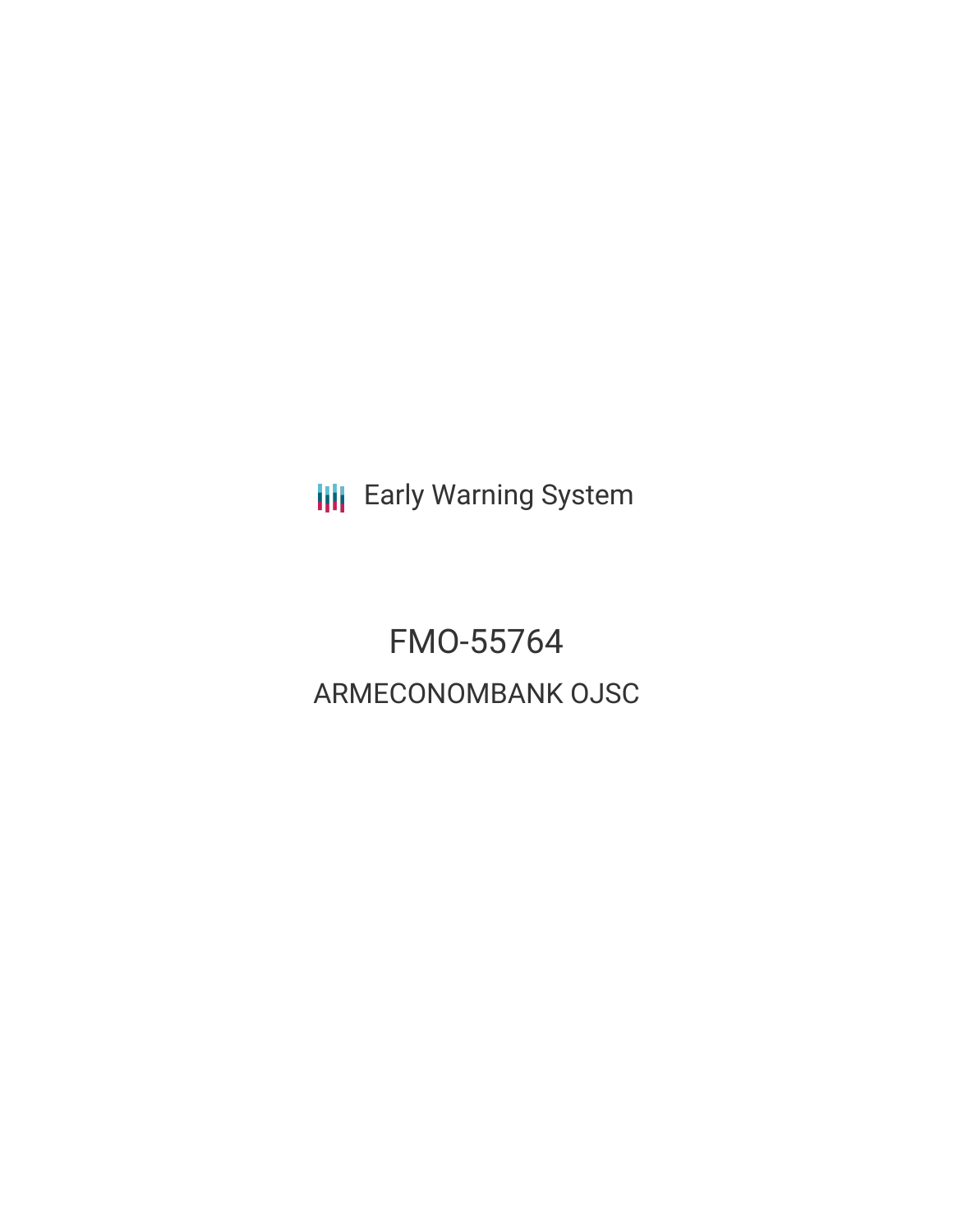

# **Quick Facts**

| <b>Countries</b>               | Armenia                                       |  |  |  |
|--------------------------------|-----------------------------------------------|--|--|--|
| <b>Financial Institutions</b>  | Netherlands Development Finance Company (FMO) |  |  |  |
| <b>Status</b>                  | Approved                                      |  |  |  |
| <b>Bank Risk Rating</b>        | FI.                                           |  |  |  |
| <b>Voting Date</b>             | 2019-05-15                                    |  |  |  |
| <b>Borrower</b>                | Armeconombank                                 |  |  |  |
| <b>Sectors</b>                 | Finance                                       |  |  |  |
| <b>Ring Fence</b>              | Small & Medium Enterprises                    |  |  |  |
| <b>Investment Type(s)</b>      | Loan                                          |  |  |  |
| <b>Investment Amount (USD)</b> | \$10.00 million                               |  |  |  |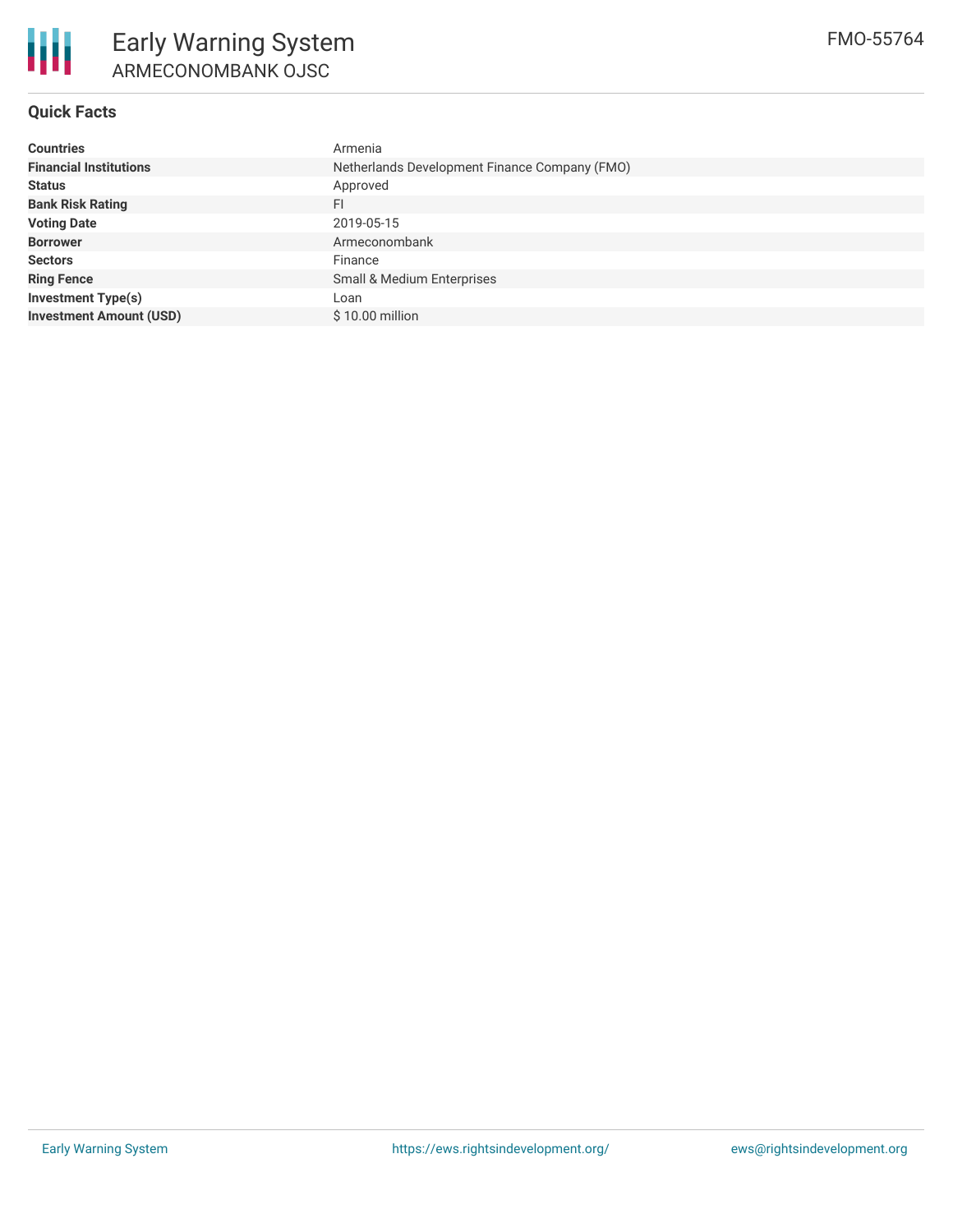

## **Project Description**

According to the Bank's website, this project provides financing to Armeconombank to finance their micro, small and mediumsized enterprises portfolio. The loan will especially be used to finance a combination of micro clients and eligible women and youth clients of Armeconombank.

According to the Bank, this project will have minimal or no adverse environmental and social impacts.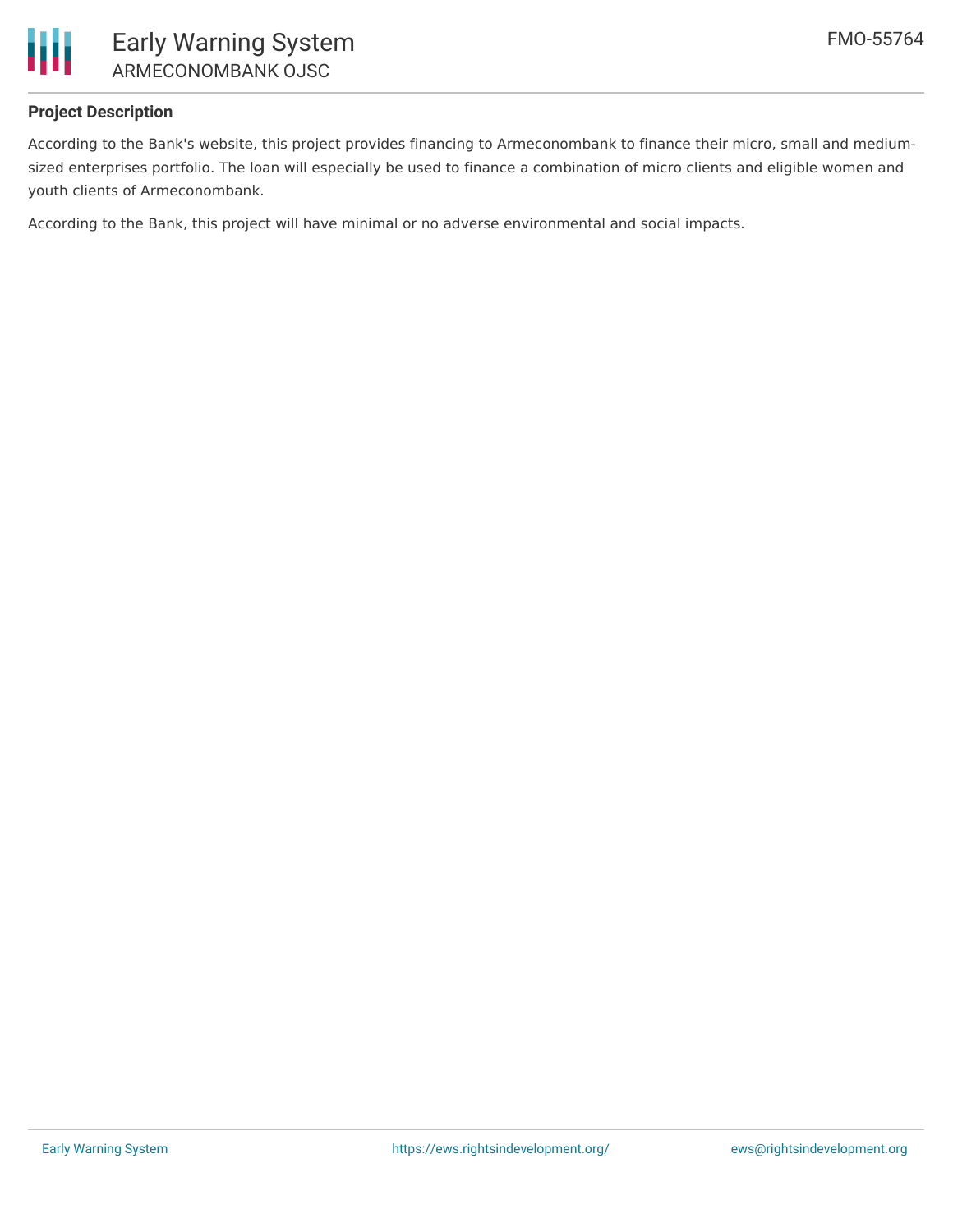

#### **Investment Description**

Netherlands Development Finance Company (FMO)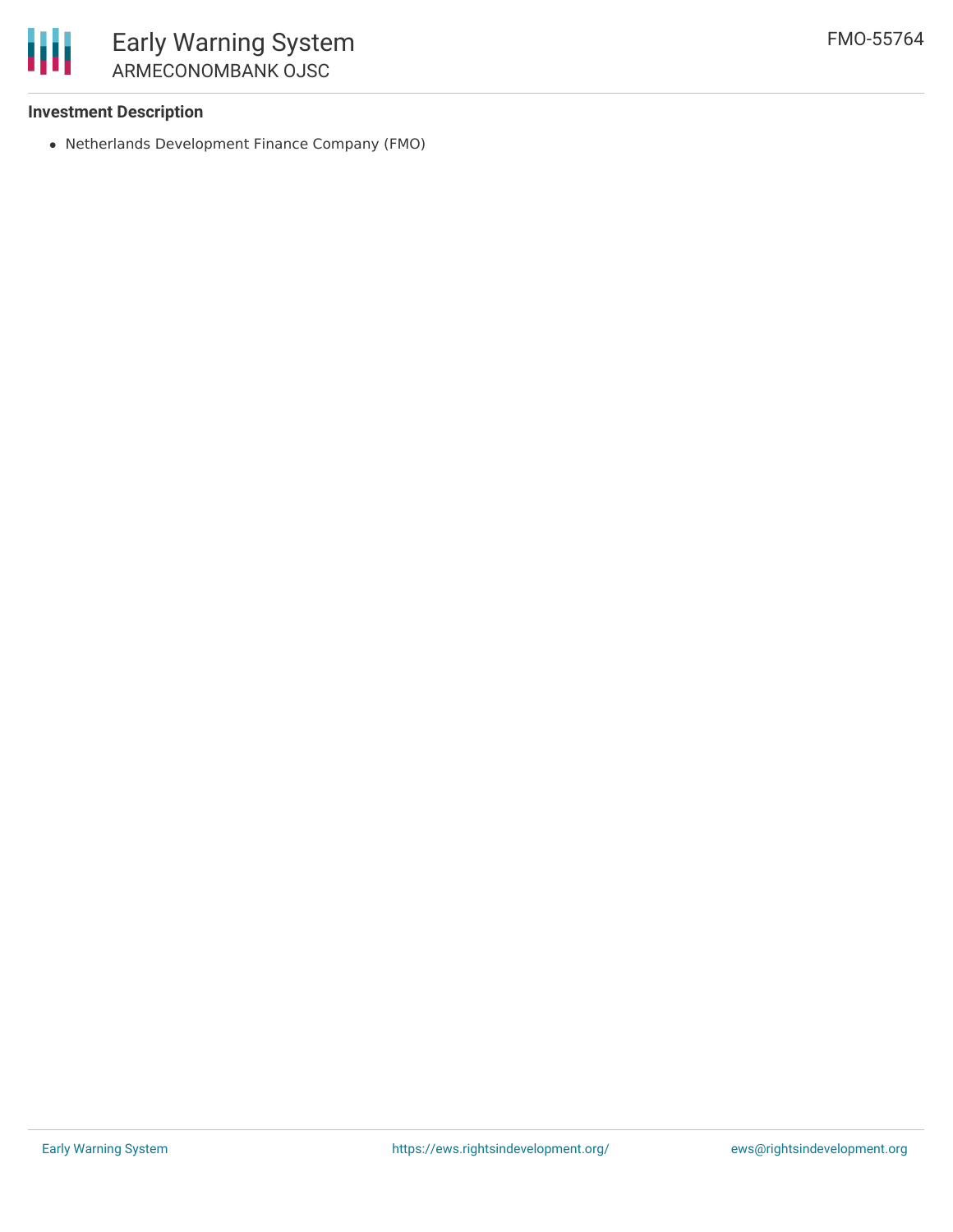

## **Private Actor Relationship**

There is often limited information publicly available about what development banks are funding through financial intermediaries. In 2021, the Early Warning System partnered with Oxfam International to incorporate information on high-risk projects being funded by financial intermediaries receiving funding from the International Finance Corporation (IFC) and the Dutch Development Bank (FMO).

The information listed below describes the relationship between the different private actors linked to high-risk sectors and subprojects of IFC and FMO's financial intermediary investments and/or the financial intermediary's parent companies made from 2017 through 2020, including any associated ring fences.

The database, however, does not explicitly or implicitly imply that IFC or FMO have material exposure to or are contractually or legally accountable to the sub-projects financed by their financial intermediaries or the financial intermediary's parent companies. It only shows a seemingly financial relationship among the different private actors, the financial intermediaries, and IFC or FMO.

#### **Private Actors Description**

Armeconombank is a mid-sized universal bank with a focus on micro, small and medium sized enterprises and retail.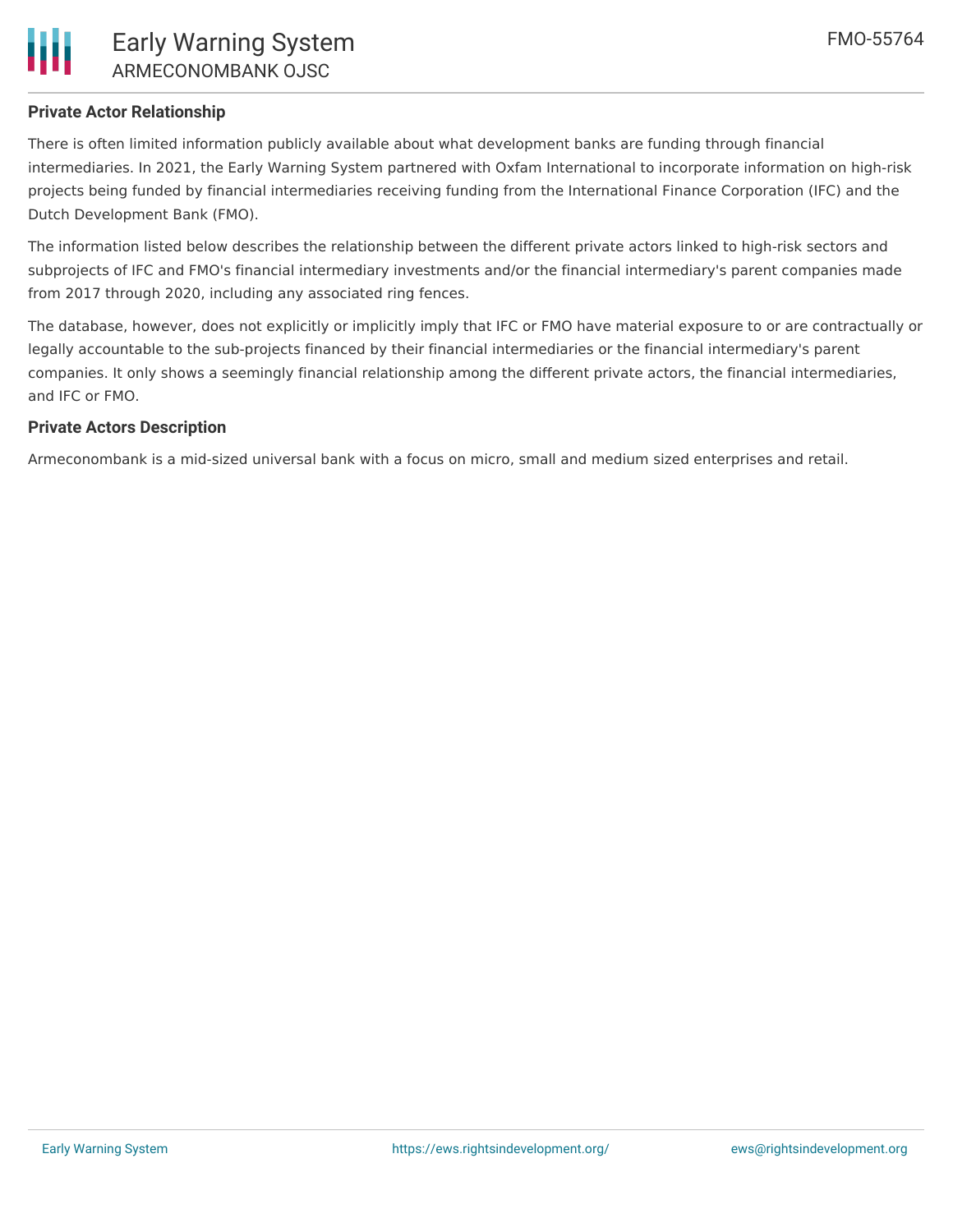

# Early Warning System ARMECONOMBANK OJSC

| <b>Private Actor 1</b> | <b>Private Actor</b><br>' Role | <b>Private Actor</b><br>∣ Sector | <b>Relation</b> | <b>Private Actor 2</b> | <b>Private Actor</b><br>2 Role | <b>Private Actor</b><br>2 Sector |
|------------------------|--------------------------------|----------------------------------|-----------------|------------------------|--------------------------------|----------------------------------|
| $\sim$                 | -                              | -                                | $\sim$          | Armeconombank          | Client                         | -                                |